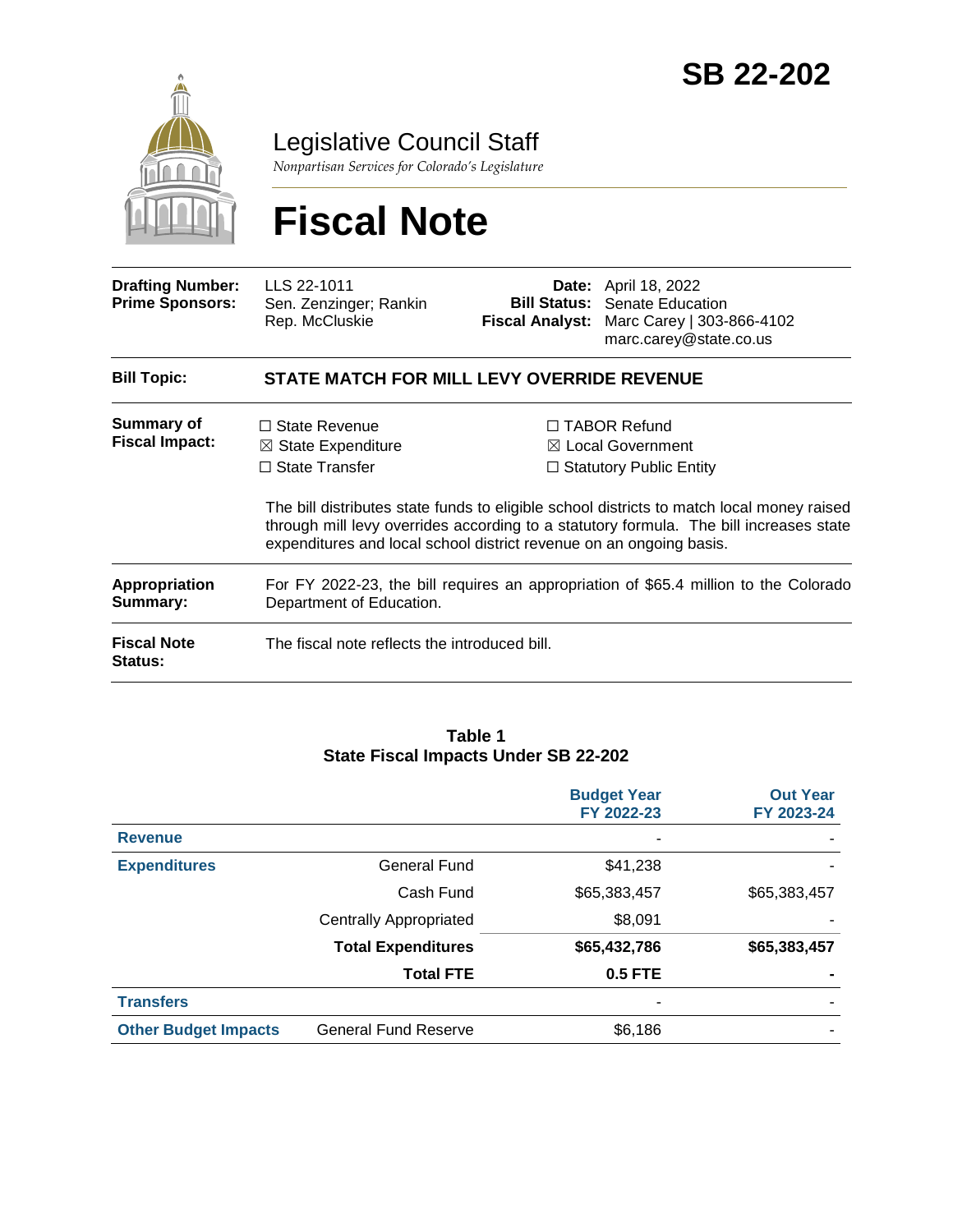Page 2

# Page 2<br>April 18, 2022 **SB 22-202**

# **Summary of Legislation**

Beginning in FY 2022-23, the bill directs the Colorado Department of Education (CDE) to distribute to each eligible school district and institute charter school an amount of state matching money for local money raised through mill levy overrides (MLOs). To determine the state match, the CDE must calculate following:

- a district's MLO maximum, equal to the number of mills required to generate:
	- o 25 percent of the district's total program for urban and rural districts;
	- o 30 percent of the district's total program for small rural districts; and
- a district's MLO capacity, defined as the number of mills the district may be expected to levy toward the district's MLO maximum, based on the district's median household income.

If a district's MLO capacity is less than its MLO maximum, the district is eligible to receive a state match. The CDE must calculate the state match for each eligible district and institute charter school as specified in the bill and distribute the state match from the newly created Mill Levy Override Match Fund.

In a fiscal year in which the General Assembly does not appropriate enough money to fully fund distributions for eligible districts, the distribution to each eligible district and institute charter school is prorated based on the amount appropriated.

# **Background**

Under current law and with voter approval, school districts may levy additional mills above the total program mills specified in the school finance formula. These mills are known as mill levy overrides, and have been levied by some districts since FY 1996-97. Districts designated as urban or rural by the CDE are authorized to levy MLOs sufficient to generate 25 percent of their total program before the budget stabilization factor. Districts designated as small rural may levy MLOs sufficient to generate 30 percent. In FY 2021-22, 124 of 178 districts levied MLOs, generating an estimated \$1.4 billion, equivalent to 43 percent of the school finance local share. In FY 2021-22, four districts levied their MLO maximum amount.

# **Assumptions**

**Colorado Association of School Executives (CASE) Model**. This fiscal note assumes that the state match and district and institute charter school eligibility will be determined using a spreadsheet model, developed by CASE. The model depends on the following key structural assumptions:

- matching funds will not be provided for multidistrict online students in excess of 10 percent of the district's funded pupil count;
- district MLO maximum is defined as either 25 percent or 30 percent of the district's total program before the budget stabilization factor, depending on the category of district;
- district MLO capacity is defined as the district's relative ranking of median household income, normalized on the range of 15 to 35 mills;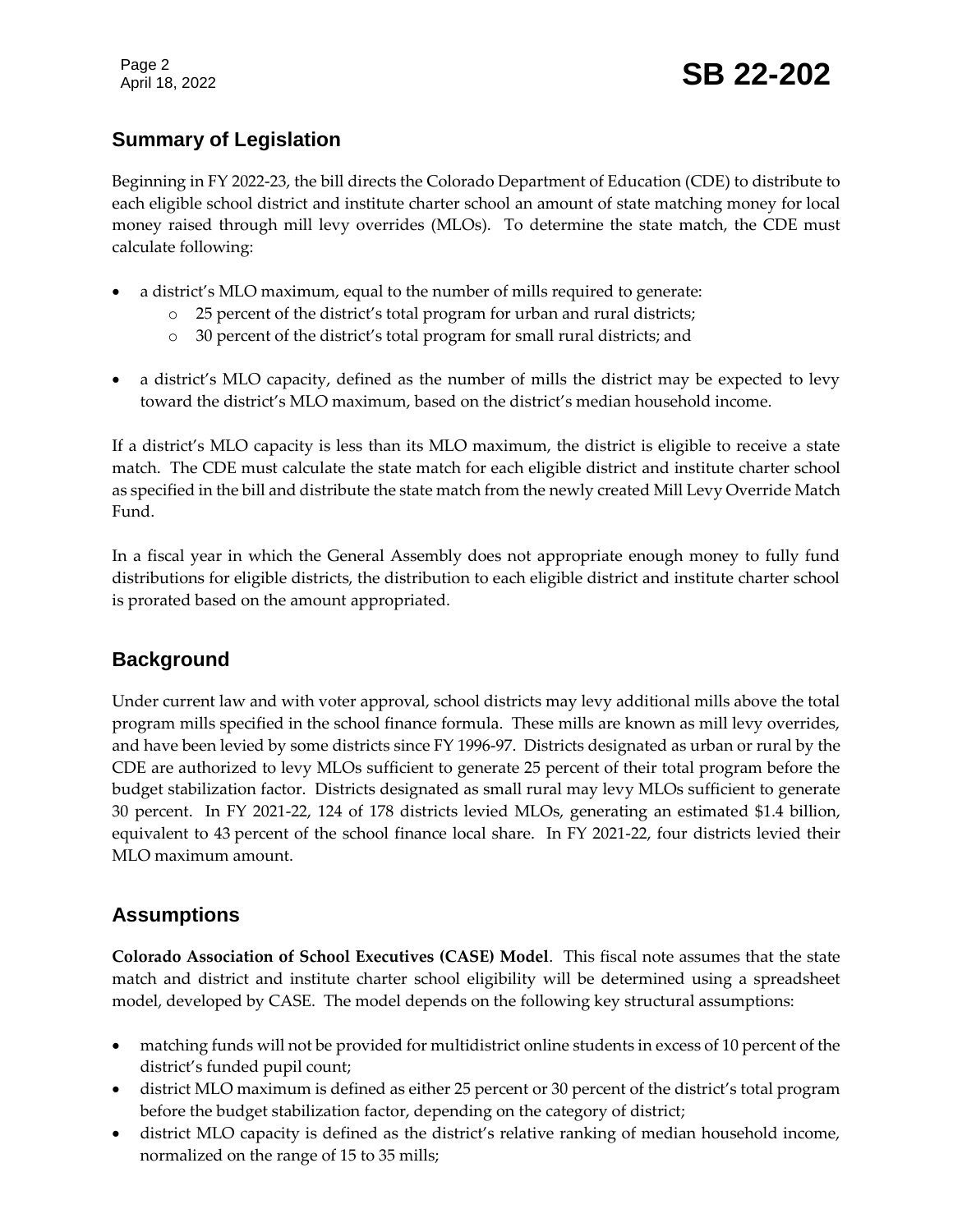Page 3

- eligible districts are those whose MLO capacity is less than their MLO maximum;
- state support mills are the difference between MLO maximum and MLO capacity;
- district return on investment (ROI) equals support mills divided by MLO capacity;
- district state match equals MLO revenue scaled proportional to district ROI; and
- eligibility of and match amount for institute charter schools is determined by the school district in which they are geographically located.

## **State Expenditures**

In FY 2022-23 and thereafter, the bill increases state expenditures in the Colorado Department of Education by an estimated \$65.4 million. Expenditures are shown in Table 2 and detailed below.

|                                           |                   | FY 2022-23   | FY 2023-24   |
|-------------------------------------------|-------------------|--------------|--------------|
| <b>Department of Education</b>            |                   |              |              |
| <b>Personal Services</b>                  |                   | \$34,363     |              |
| <b>Operating Expenses</b>                 |                   | \$675        |              |
| <b>Capital Outlay Costs</b>               |                   | \$6,200      |              |
| State MLO Match                           |                   | \$65,383,457 | \$65,383,457 |
| Centrally Appropriated Costs <sup>1</sup> |                   | \$8,091      |              |
|                                           | <b>Total Cost</b> | \$65,432,786 | \$65,383,457 |
|                                           | Total FTE         | $0.5$ FTE    |              |

#### **Table 2 Expenditures Under Senate Bill 22-202**

<sup>1</sup> *Centrally appropriated costs are not included in the bill's appropriation.*

**MLO state match**. Using FY 2021-22 data and under the assumptions outlined above, the CASE model estimates that 30 districts with existing MLOs would be eligible for \$65.4 million in state matching funds, assuming the General Assembly chooses to fully fund the MLO state match program. **If the General Assembly appropriates less, district MLO matching amounts will be prorated proportionately, and this fiscal note will be updated to reflect the lesser amount.** The appropriation will be from the newly created Mill Levy Override Match Fund. This fiscal note will be updated when the source for state matching money is determined.

If all districts enacted MLOs to the maximum allowable level, the model estimates that 72 districts would receive \$165.4 million in state matching funds.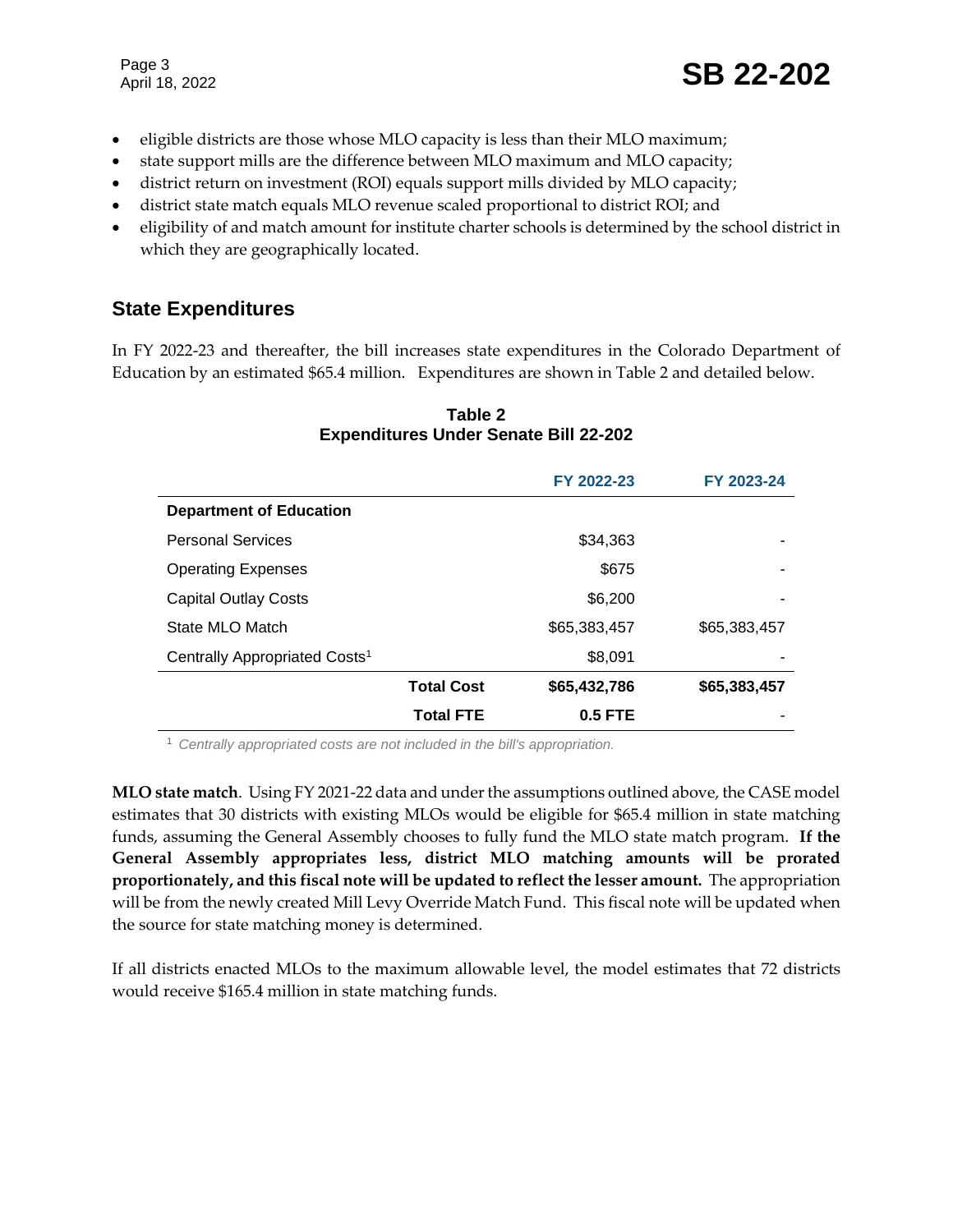**Department of Education.** CDE personnel will maintain and update the CASE model. District-level data to be maintained include funded pupil count, online pupil count, total program before the budget stabilization factor, online funding, assessed value, MLOs levied, and MLO revenue. CDE must also annually update district-level median household income information, available online. In FY 2022-23 only, 0.5 FTE is required to adapt the CASE model to a format accessible to school districts. The ongoing workload associated with maintaining the model can be accomplished within current appropriations, as the model is populated primarily with information that CDE already calculates in its normal course of business.

**Centrally appropriated costs.** Pursuant to a Joint Budget Committee policy, certain costs associated with this bill are addressed through the annual budget process and centrally appropriated in the Long Bill or supplemental appropriations bills, rather than in this bill. These costs, which include employee insurance and supplemental employee retirement payments, are shown in Table 2.

## **Other Budget Impacts**

**General Fund reserve.** Under current law, an amount equal to 15 percent of General Fund appropriations must be set aside in the General Fund statutory reserve beginning in FY 2022-23. Based on this fiscal note, the bill is expected to increase the amount of General Fund held in reserve by \$6,186 in FY 2022-23, which will decrease the amount of General Fund available for other purposes.

# **School District**

Under current law, this bill is estimated to provide a state match to 30 districts with existing MLOs totaling \$65.4 million, beginning in FY 2022-23, assuming that amount is appropriated by the General Assembly. **If the General Assembly appropriates less, district MLO matching amounts will be prorated proportionately, and this fiscal note will be updated to reflect the lesser amount.** If all eligible districts passed MLOs up to their maximum, the bill would provide a state match to 72 districts totaling an estimated \$165.4 million.

As discussed above, eligibility will be determined through use of the CASE model, and depends on district funded pupil count, online count, online funding, CSI count, total program before the budget stabilization factor, assessed value, a five-year average of district median household income, and district MLO effort. District eligibility and the amount of state match will be determined by formulas in the bill, and depend on a comparison of each district's MLO maximum effort and MLO capacity. The eligibility of and match amount for institute charter schools is determined by the eligibility and match amount of the school district in which they are geographically located. Match estimates are based on FY 2021-22 data, the latest actual data available. District level match estimates will be provided in an appendix of an updated fiscal note to reflect the actual appropriation.

# **Effective Date**

The bill takes effect upon signature of the Governor, or upon becoming law without his signature.